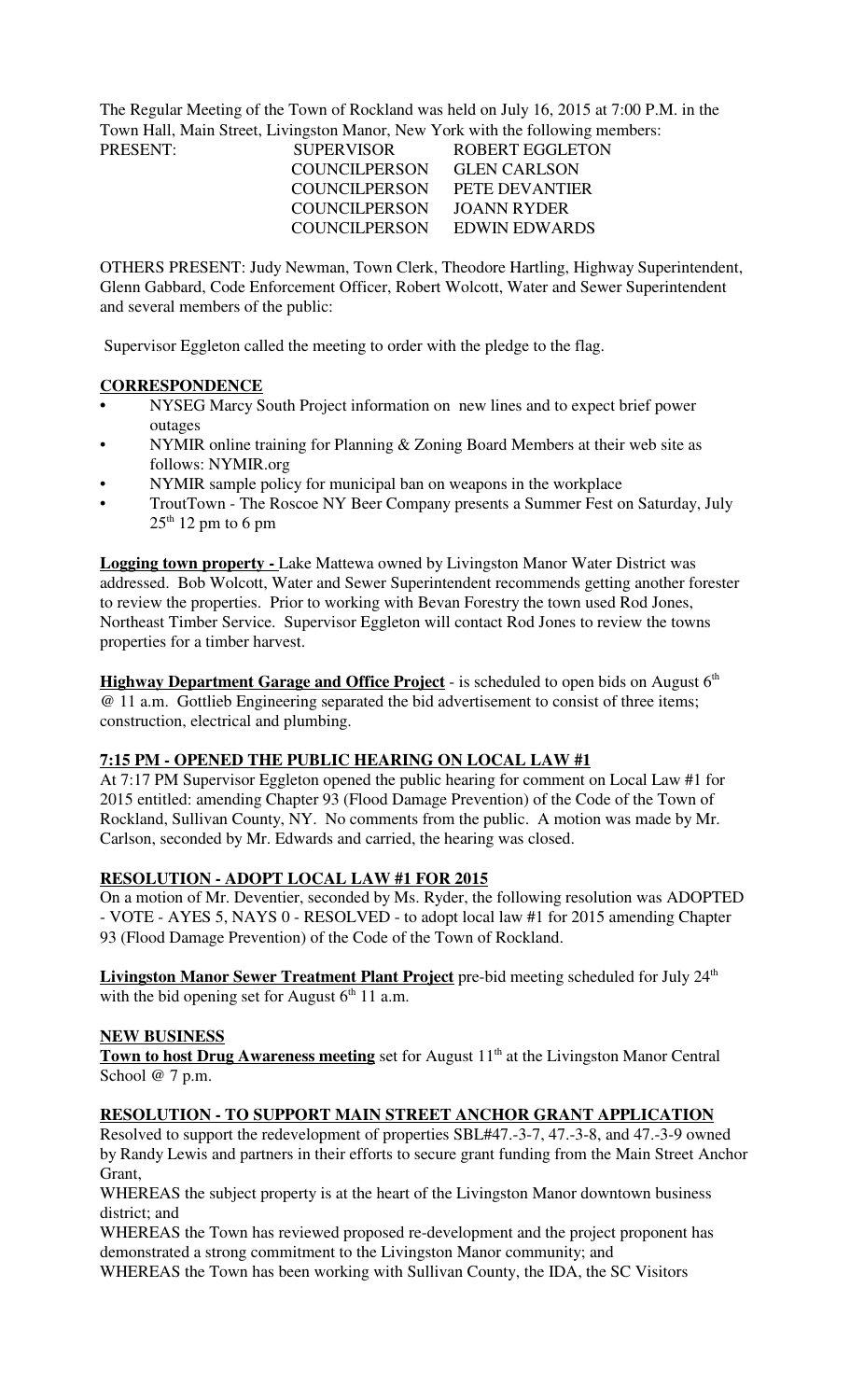Association, the SC Partnership for Economic Development and the LM Chamber among others

# *REGULAR MEETING, TOWN OF ROCKLAND, JULY 16, 2015*

in planning and coordinating improvements to the project site and surrounding public and private properties, now

THEREFORE be it resolved that on a motion by Mr. Edwards, seconded by Mr. Devantier the preceding resolution was adopted - vote ayes 5, vote nays 0.

### **RESOLUTION - AUTHORIZE SUPERVISOR TO SIGN EFC DOCUMENTS**

On a motion of Mr. Devantier seconded by Mr. Carlson, the following resolution was ADOPTED - VOTE - AYES 5 NAYS 0 - RESOLVED - that the Supervisor of the Town of Rockland is authorized to execute a Grant Agreement with the NYS Environmental Facilities Corporation and any and all other contracts, documents and instruments necessary to bring about the Project and to fulfill the Town of Rockland's obligations under the Engineering Planning Grant Agreement.

**Supervisors Monthly report** was presented. Motion by Mr. Carlson, seconded by Mr. Edwards, to accept the Supervisor's monthly report. 5 AYES - Carried

**Water and Sewer Daily Log** was presented.

Supervisor Eggleton reported that several properties with complaints of high grass have been cut and the charges will be re-levied on the owners taxes. He authorized the water and sewer department to cut the grass on a property in Roscoe which will be billed back and re-levied also.

### **DEPARTMENT HEADS**

**Ted Hartling, Highway Superintendent** reported that his department is scheduled to seal approximately 20 miles of road. They also have been busy mowing.

**Bob Wolcott, Water and Sewer Superintendent** reported that his department has been completing maintenance work around the plants. He also advised that the Highway Department has been assisting with blacktopping dig sites.

Bob met with Bipin concerning bid documents and Roscoe Sewer Plant engineering.

## **7:30 PM - PUBLIC HEARING - COMMUNITY DEVELOPMENT BLOCK GRANT APPLICATION**

Supervisor Eggleton opened the hearing for comments on the Town's application for a CDBG grant. The grant is for the River Walk Project in Livingston Manor. We will have to acquire easements from the property owners. Sheila Shultz, a property owner in Livingston Manor asked what happens if a property owner refuses to grant an easement. Supervisor Eggleton stated that the project would then be null and void.

With no further comments, a motion was made by Mr. Edwards, seconded by Mr. Carlson to close said hearing.

### **Resolution to be lead agency for CDBG grant under the NYS Home and Community Renewal's office.**

NOW THEREFORE be it resolved the Town of Rockland will be lead agency in preparing the grant application for the Main Street River Walk Project,

WHEREAS the subject properties are in the main downtown business district, and

WHEREAS the Town has had public meetings and has overwhelming support from the community for the scenic river walk along the Willowemoc River and

WHEREAS the Town is working with Sullivan County, the IDA, SC Funding Corporation, Hart Howerton Landscape Architects, the LM Chamber of Commerce and Livingston Manor residents

THEREFORE the Town of Rockland Supervisor along with the town attorney shall acquire